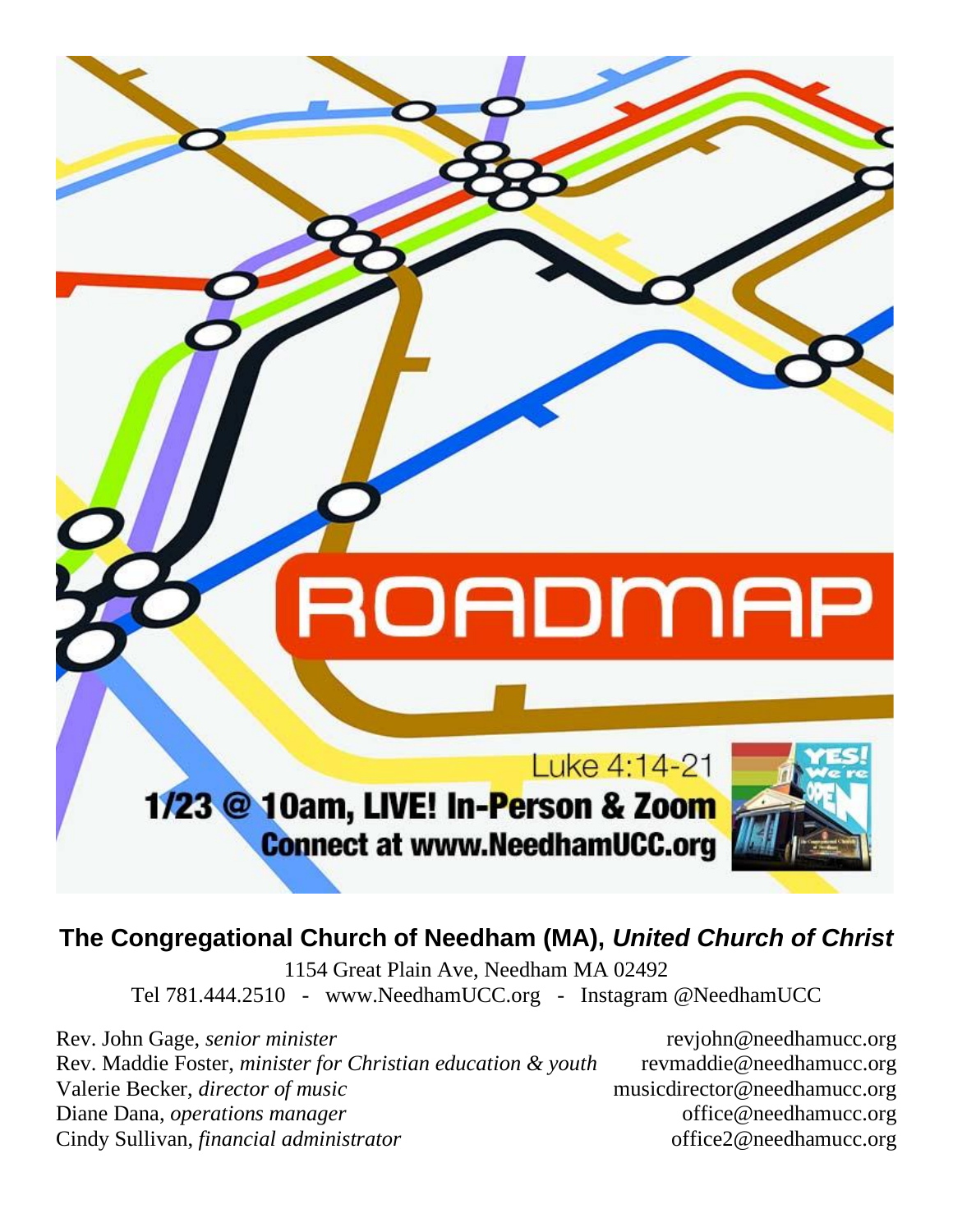*January 23, 2022*

**PRELUDE** *Elevation* by J.L. Battman *Valerie Becker, organ* 

#### **WELCOME** Rev. John MacIver Gage

### **CALL TO WORSHIP**

- One: Friends, we are invited here by the living God, who created all things and calls us each by name.
- **Many**: **In the thick of life, in all our joys and challenges, we gather in the presence of God, experienced in the presence of one another.**
	- One: People of every race and ethnicity, younger and older and middle-aged, individuals and families, of differing gifts and abilities,
- **Many**: **richer and poorer, gay and straight, of every gender identity and expression, Christ calls us to join in this worship and work.**
	- One: This is a place to pursue the Spirit's vision for all people,
- **Many**: **to practice peace, justice, and compassion, to learn to live together in faith.**
	- *All: Let us worship God in spirit and in truth, in word and in deed.*

**HYMN** *Arise, Your Light Has Come (see below)*

**TIME WITH CHILDREN** Rev. Maddie Foster

**SCRIPTURE** *from the Gospels,* Luke 4:14-21

**SERMON "Roadmap"** Rev. John MacIver Gage **HYMN** *Go Forth for God (see below)*

**SHARING OUR PRAYERS** ("O God, **hear our prayer"**)

**THE LORD'S PRAYER** *(using these or whichever words are closest to your own heart)*

**Our Father in heaven, holy is your name. Your reign come, your will be done, on earth as in heaven. Give us today our daily bread. And forgive us our sins, as we forgive those who sin against us. And lead us not into temptation, but deliver us from evil. For yours is the kin-dom and the power and the glory forever. Amen.**

**ANTHEM** *In Winter* by V. Johnson Chancel Choir

## **OPPORTUNITIES TO BE PART OF THE GOOD NEWS**

### **SINGING OUR THANKS & PRAISE**

**Praise God from whom all blessings flow! Praise God, all creatures here below! Praise God above, you heavenly hosts—Creator, Christ, and Holy Ghost!**

## **POSTLUDE**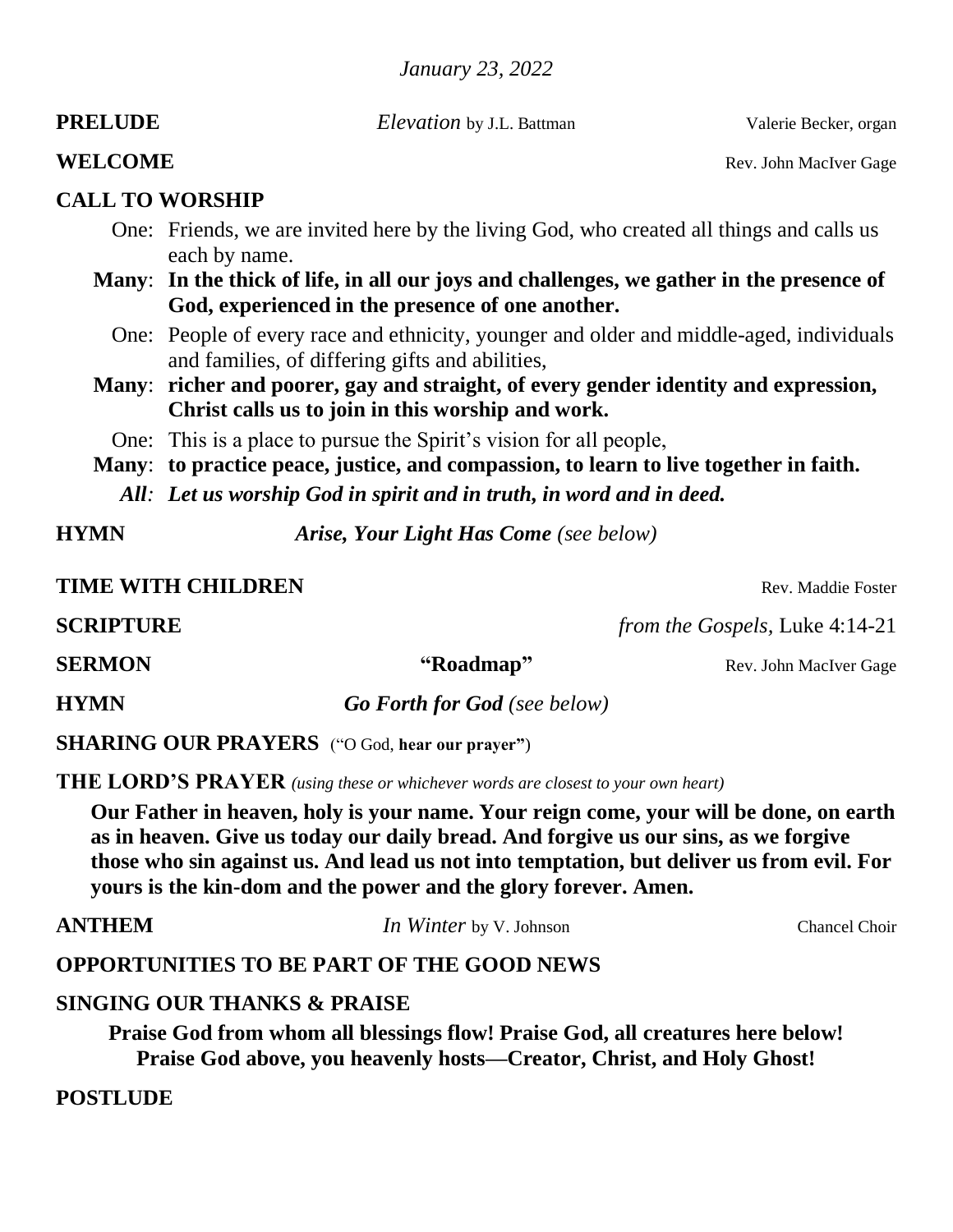

# **Warrant for 2022 Annual Meeting**

The Annual Meeting of The Congregational Church of Needham, UCC, will be held in a hybrid manner both in the Sanctuary and via Zoom immediately following the 10:00am worship service on **Sunday, January 30, at 11:11am**. Members can connect to Zoom via desktop, laptop, tablet, smart phone, or landline. (See Zoom Connection Info below).

As is customary in preparation for the Annual Meeting, we will hold an **informational hearing Sunday, January 23, at 11:11am**, also in a hybrid manner, both in the Sanctuary and via

Zoom. Please attend the hearing to learn more about the Annual Report and to ask questions about articles to be addressed at the Annual Meeting.

**Copies of the Annual Report** will be emailed to members by Friday, January 21st. Hard copies will be available in the sanctuary before both the hearing on the 23rd and the Annual Meeting on the 30th. They also can be picked up outside the back parking lot door to the church office (door #11) starting Friday, January 21st. If you are unable to access a copy via email or travel to pick one up, please phone the church office at (781) 444-2510, and we'll arrange delivery. The warrant of articles for the Annual Meeting is as follows:

# **Warrant**

Article I - To receive and act on reports of the Standing Committees, Special Committees, and Officers of the Church.

Article II - To elect Officers and Committees for the Church Year 2022.

Article III - To adopt a budget for Fiscal Year 2022.

# **ZOOM CONNECTION INFO:**

To connect via Zoom on your computer, laptop, tablet, or smart phone, go to **[https://zoom.us/s/907548568](https://r20.rs6.net/tn.jsp?f=001hqtj_ZWY8wivcxwf2CLwCU33Bra7Jh_Xzz_rlG5Bu_lgdOyCJ14SIhBVqJnwZO5oY6jmJC97sGFYuaccMgFDWL3kygHqWK0SikhXOiqmX7w9TqQsqTtpk1Z04hNalcfzuH4BuQ-PH2-ppcuHMGuBxQ==&c=l3YqEnFuy6Z949fQbuiPywnYFwTIXyu4DAXq1dqjImipEbDTvI0uHQ==&ch=LCKTP7MiCRDIY86iy8u3h6wliL6mF9cZlEo2wMoEZ-ImLPFKfdYXAw==)**. (If you don't already have Zoom downloaded on your device, you will need to do so before the meeting.) You also can join via your landline telephone by calling (253) 215-8782 or (301) 715-8592. You then will be asked to enter this Meeting ID: 907 548 568.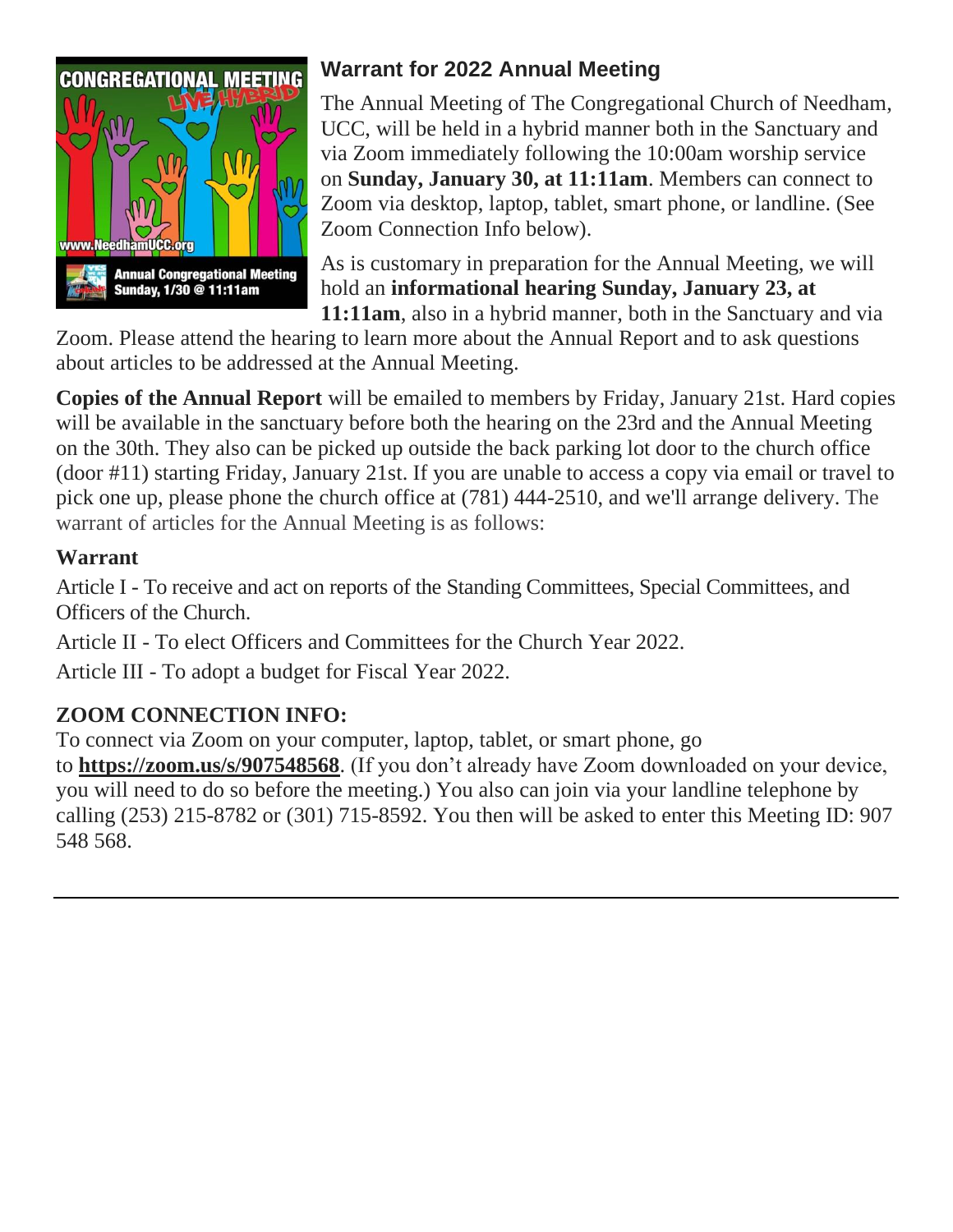